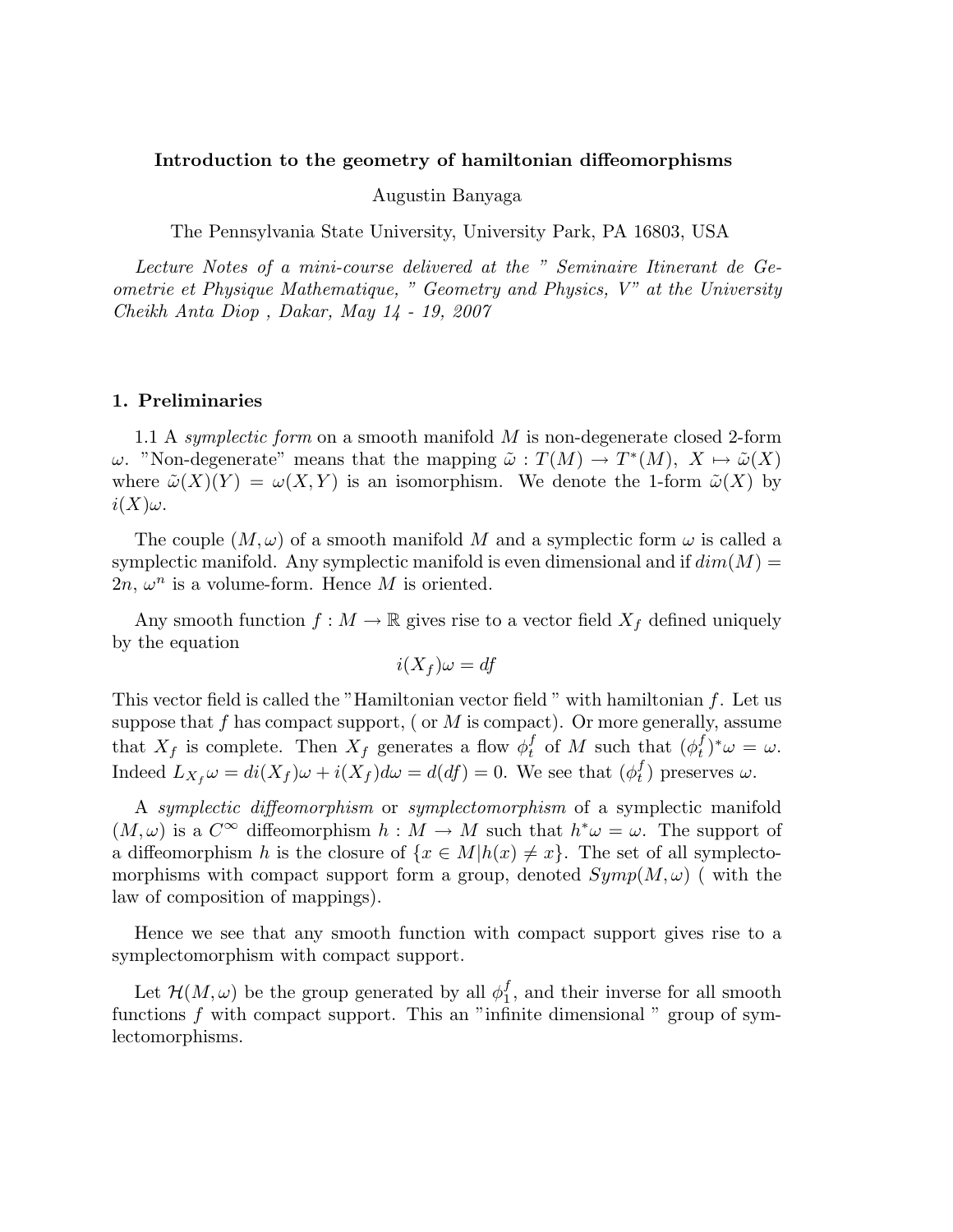1.2. Examples of symplectic manifolds

1.  $(\mathbb{R}^{2n}, \omega_0 = \sum_i^n dx_i \wedge dy_i)$ 

2. The torus  $T^{2n}$ . The symplectic form on  $\mathbb{R}^{2n}$  is invariant by translations and therefore induces a symplectic form on  $T^{2n} = \mathbb{R}^{2n} / \mathbb{Z}^{2n}$ .

3. The cotangent space  $M = T^*(N)$  to any smooth manifold N: The Liou*ville 1-form* on  $T^*(N)$ , is the 1-form  $\lambda$  defined as follows: let  $(p, q) \in T^*(N)$  and  $\xi \in T_{(p,q)}T^*(N)$ , then  $\lambda(p,q)(\xi) = p(\pi_*\xi)$ , where  $\pi : T^*N \to N$  is the canonical projection. Then  $\omega = d\lambda$  is a symplectic form.

4. Any oriented surface, with its volume form.

5. The cartesian product  $M_1 \times M_2$  of 2 symplectic manifolds  $(M_i, \omega_i)$  carries the following symplectic form  $\omega_1 \oplus \omega_2 = \pi_1^* \omega_1 - \pi_2^* \omega_2$ , where  $\pi_i$  are the projections of  $M_1 \times M_2$  on each factor.

6. On  $(\mathbb{R}^{2n+2}, \omega = \sum_{i=1}^{n+2} x_i^2 + y_i^2$ . Then  $X_f = \sum_{i=1}^{n+2} x_i^2 + y_i^2$ .  $dx_i \wedge dy_i$ , consider the function  $f(x_1, ..., x_{n+1}, y_1, ..., y_{n+1}) =$  $x_i^2 + y_i^2$ . Then  $X_f = \sum_i y_i \partial/\partial x_i - x_i \partial/\partial y_i$ . Setting  $z_k = x_k + iy_k$ , we see that the hamilton equations:

$$
\begin{cases} \dot{x}_i = y_i \\ \dot{y}_i = -x_i \end{cases}
$$

become  $\dot{z}_k = -iz_k$ . Hence the flow  $\phi_t^f$  $_t^f$  is the family of diffeomorphisms  $\phi_t^f$  $_{t}^{J}\left( z\right) =% {\displaystyle\sum\limits_{k=1}^{d}} \left( \begin{array}{c} c_{k} \ c_{k} \end{array}\right) \label{eq:1}$  $z(0)e^{-it}, z=(z_1, ..., z_n).$ 

This flow of  $X_f$  induces a action of the circle  $S^1$  on the sphere  $S^{2n+1}$ . The quotient of this action is the complex projective space  $\mathbb{CP}^n$ .

**Execice 1** Show that the symplectic form on  $\omega = \sum_i dx_i \wedge dy_i$  on  $(\mathbb{R}^{2n+2})$  induces a symplectic form on  $\mathbb{CP}^n$ .

**Exercise 2** Show that if  $\alpha$  is a 1-form on a smooth manifold N, then  $\alpha^* \lambda = \alpha$ where  $\lambda$  is the Liouville 1-form on  $T^*(N)$ 

**Exercise 3** Sow that if  $\theta$  is a closed 2-form on N, then  $\omega_{\theta} = d\lambda + \pi^* \theta$  is a symplectic form on  $T^*(N)$ . Here  $\pi : T^*N \to N$  is the canonical projection.

If  $\theta$  is exact, show that there exists a diffeomorphism  $\phi: T^*(N) \to T^*(N)$  such that  $\phi^*(\omega_\theta = d\lambda)$ .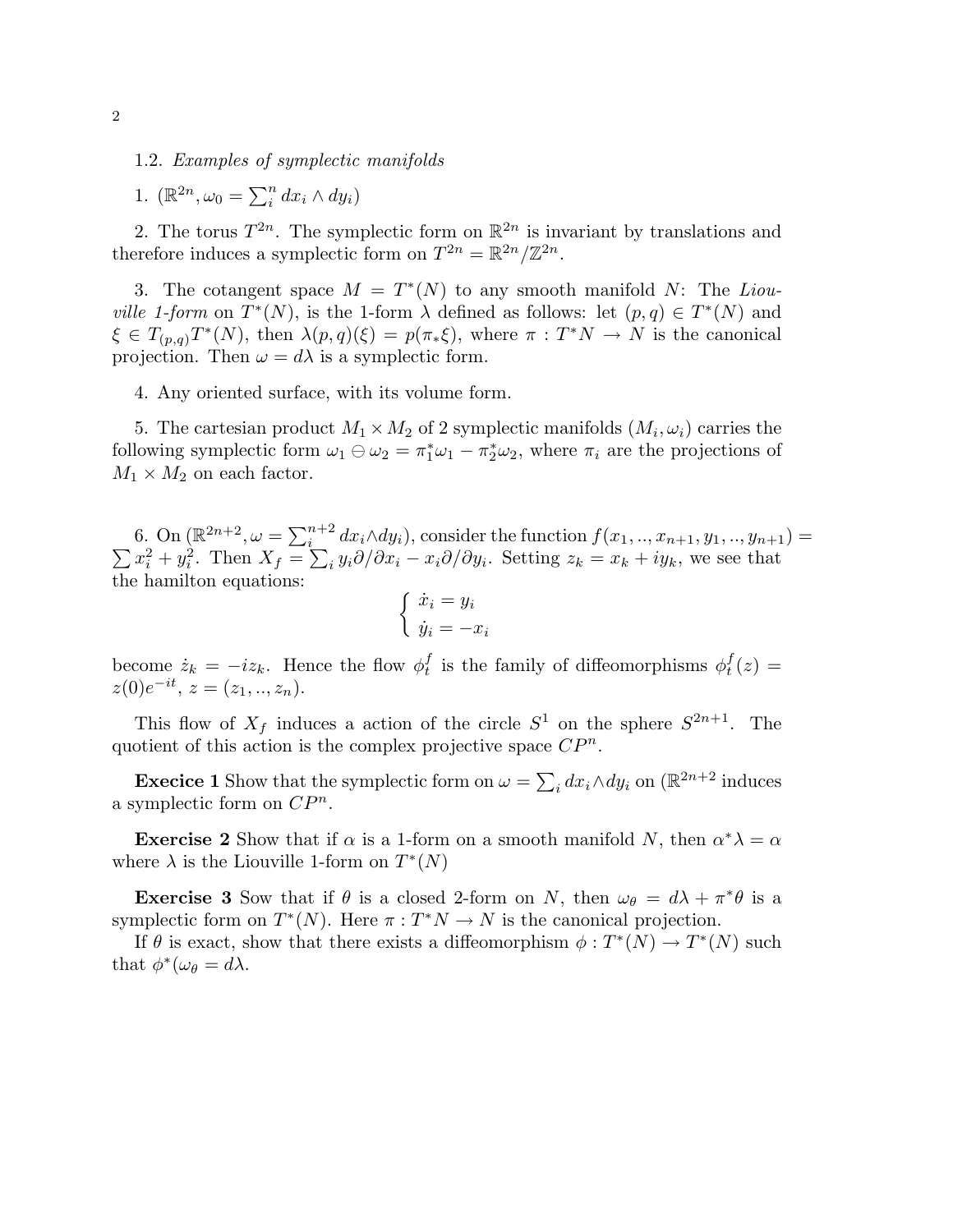The first important theorem in symplectic geometry is the following:

### Darboux theorem.

Let  $(M, \omega)$  be a 2n dimensional symplectic manifold. For each point  $x \in M$ , there is a local chart  $(U, \phi)$  where U is an open neigborhood of x, and  $\phi: U \to \mathbb{R}^{2n}$ is a diffeomorphism such that  $\phi^*(\sum_i^n dx_i \wedge dy_i) = \omega_{|U}$ .

This theorem says that all symplectic manifolds look alike locally. Therefore there are no symplectic local invariants. All symplectic invariant are of a global nature. We will describe some in these lectures.

The most obvious invariant of a symplectic manifold  $(M, \omega)$  is the cohomology class  $[\omega] \in H^2(M,\mathbb{R})$  of the symplectic form  $\omega$ . The next important invariant is the group of automorphisms of the symplectic structure. We study this group here and exhibit some invariants emerging from it.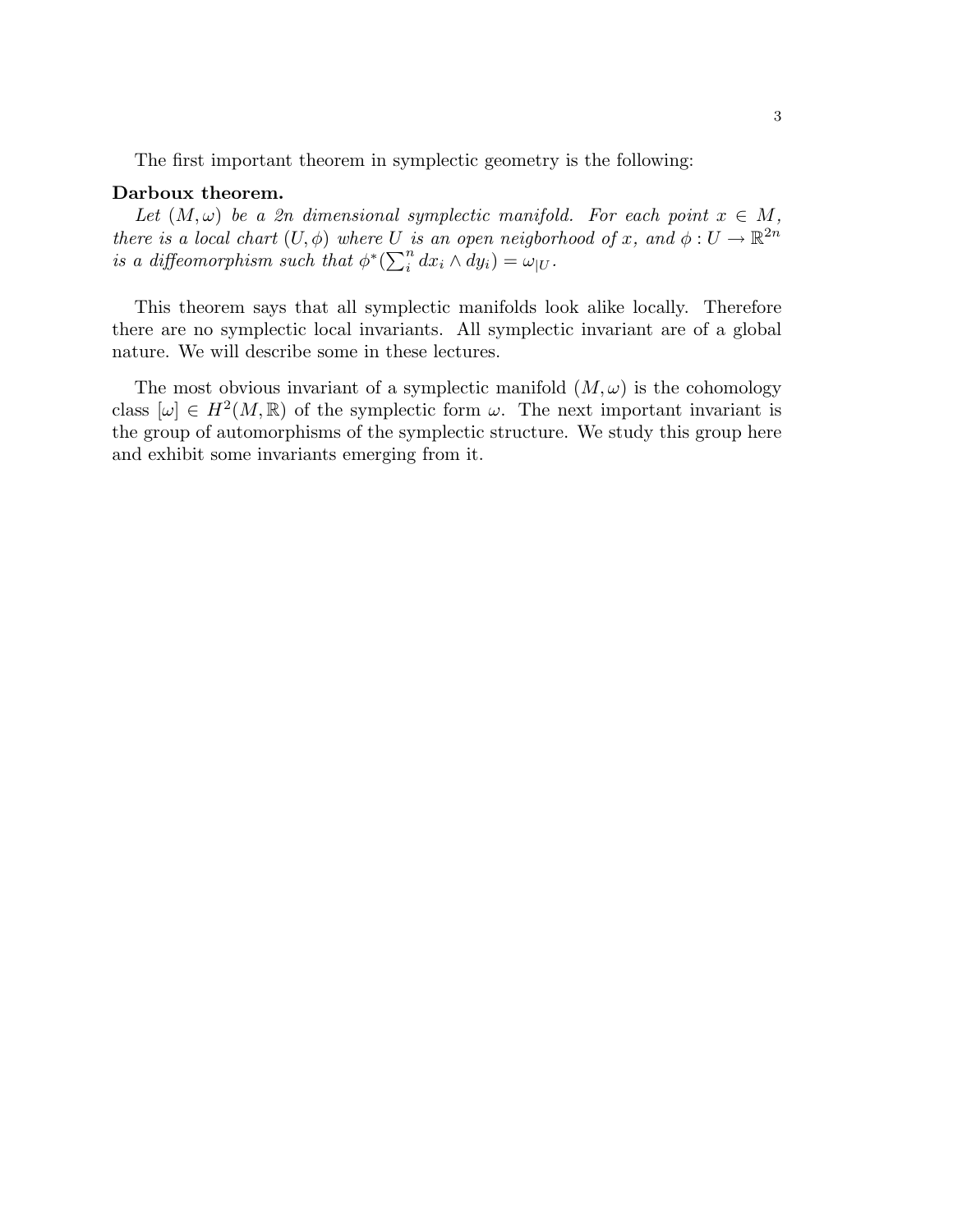# 2. Introducing  $Sym(M,\omega)_0$  and  $Ham(M,\omega)$

We will give  $Symp(M, \omega)$  the  $C^{\infty}$ -compact-open tologoy. This is the tologoy of uniform convergence over all compact subsets of  $h \in Symp(M, \omega)$ , and all its partial derivatives (in local charts).

An diffeomorphism  $\phi$  is said to be *isotopic to the identity* if there exists a smooth map  $H: M \times [0, 1] \to M$  such that if  $h_t: M \to M$  is given by  $h_t(x) = H(x, t)$ , then  $h_t$  is a  $C^{\infty}$  diffeomorphism,  $h_0 = id_M$  and  $h_1 = \phi$ . We say that  $h_t$  is an isotopy from  $\phi$  to the identity.

A symplectomorphism  $\phi \in Symp(M, \omega)$  is isotopic to the identity if in the definition above,  $h_t$  is a symplectomorphism for all t. We will say that  $h_t$  is a symplectic isotopy (with compact support) form  $\phi$  to the identity. We consider the space  $Symp(M, \omega)$ <sub>0</sub> of symplectomorphisms which are isotopic to the identity. One shows that this is group, which coincides with the identity component in  $Symp(M, \omega)$ .

An isotopy  $h_t$  of a manifold gives rise to a family of vevtor fields  $\dot{h}_t$  defined by

$$
\dot{h}_t(x) = \frac{dh_t}{dt}(h_t^{-1}(x))
$$

Conversely any family of vector fields  $X_t$  with compact support gives rise to an isotopy  $\phi_t$ , via the existence and uniqueness of solutions of ODE theorem:

$$
\frac{d\phi_t}{dt}(x) = X_t(\phi_t(x)), \ \phi_0(x) = x
$$

If  $h_t$  is a symplectic isotopy, then  $h_t^* \omega = \omega$ . Differentiating this equation gives

$$
L_{\dot{h}_t}\omega = 0\tag{1}
$$

where  $L_X$  is the Lie derivative in direction X. By Cartan formula  $L_X\alpha =$  $i(X)d\alpha + d(i(X)\alpha)$ , and the fact that  $d\omega = 0$ , the equation (1) says that

$$
i(\dot{h}_t)\omega
$$

is a closed 1-form.

We say that  $h_t$  is a hamiltonian isotopy if there exists a smooth family of functions  $H_t: M \to \mathbb{R}$  such that

$$
i(\dot{h}_t)\omega = dH_t \tag{2}
$$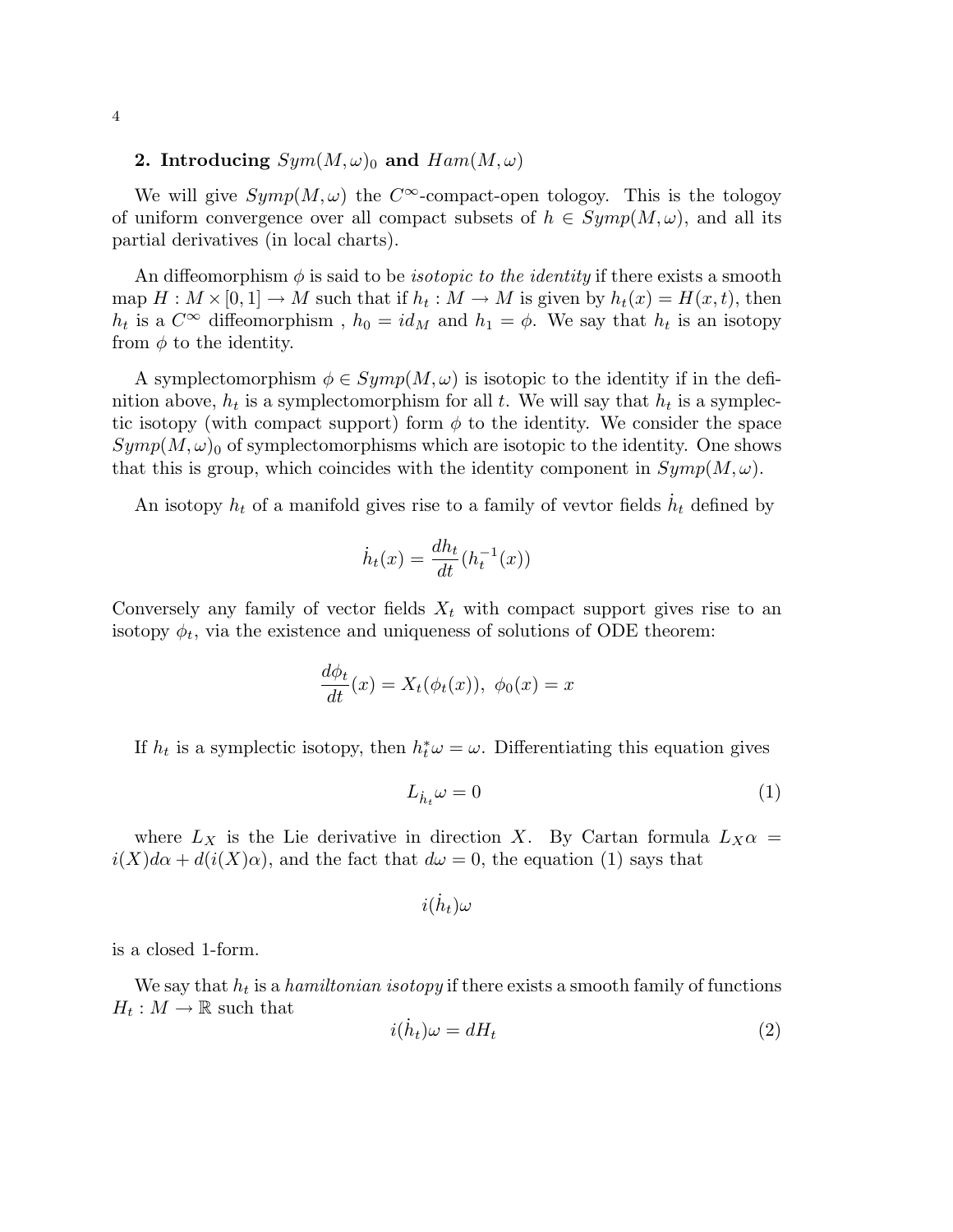A symplectomorphism  $\phi \in Symp(M, \omega)$  is said to be a *hamiltonian diffeomorphism* if there exists a hamiltonian isotopy  $h_t$  such that  $\phi = h_1$ . Let  $Ham(M, \omega)$ denote the set of all hamiltonian diffeomorphisms of  $(M, \omega)$ .

**Exercise 4.** Check that  $Ham(M, \omega)$  is a normal subgroup of  $Symp(M, \omega)$ .

**Hint** Prove first that if  $h_t, g_t$  are 2 isotopies, then if  $u_t = h_t g_t$ 

$$
\dot{u}_t = \dot{h}_t + (h_t)_* \dot{g}_t \tag{3}
$$

This is obtained by the "chain rule" in calculus.

**Remark** The group  $Ham(M, \omega)$  contains the group  $\mathcal{H}(M, \omega)$  which is itself very large.

The groups above  $Symp(M, \omega)$  and  $Ham(M, \omega)$  depend of course on  $\omega$ . If there exists a diffeomorphism  $h : (M, \omega) \to (M', \omega')$  between 2 symplectic manifolds such that  $h^*\omega' = \lambda \omega$  for some constant  $\lambda$ , then  $I_h: Symp(M, \omega) \to Symp(M', \omega')$   $\phi \mapsto$  $h\phi h^{-1}$  is an isomorphism. The converse is a deep theorem

## Theorem 1 (Banyaga).

Let  $w: Symp(M, \omega)_0 \to Symp(M', \omega')_0$  or  $w: Ham(M, \omega)_0 \to Ham(M', \omega')_0$ group isomorphisms. Then there exists a diffeomorphism  $h : M \to M'$  such that  $h^*\omega' = \lambda \omega$  for some constant  $\lambda$  and such that  $w = I_h$ .

This theorem means that the groups  $Symp(M, \omega)$  and  $Ham(M, \omega)$  determine the symplectic geometry. This theorem is a generalization of a theorem of Filipkiewicz asserting that the group of diffeomorhisms determine the smooth structure.

We have the following important property which is easier to prove:

### Theorem 2 (Boothby).

Given two sets  $\{x_1, ..., x_n\}$  and  $\{y_1, ..., y_n\}$  of disjoint points on a connected symplectic manifold  $(M, \omega)$ , there is  $h \in Ham(M, \omega)$  such that  $h(x_i) = y_i$ .

This means that any symplectic manifold is a "homogeneous space"

$$
M \approx Ham(M, \omega) / Ham(M, \omega)_a
$$

where  $Ham(M, \omega)<sub>a</sub>$  is the isotropy subgroup of some point a.

Two symplectic isotopies  $h_t, g_t$  with  $g_1 = h_1 = \phi$  are said to be homotopic relatively to ends if there exists a 2 - parameter family of symplectic isotopies  $K_{(s,t)}$  such that  $K_{(0,t)} = h_t$ ,  $K_{(1,t)} = g_t$  and  $K_{(s,1)} = \phi$  for all s. This is an equivalence relation among symplectic isotopies from  $\phi$  to the identity. The set of all equivalence classes  $[h_t]$  of symplectic isotopies  $h_t$  in  $Symp(M, \omega)_0$  is the universal cover  $\widetilde{Symp}(M,\omega)_0$  of  $Symp(M,\omega)_0$ .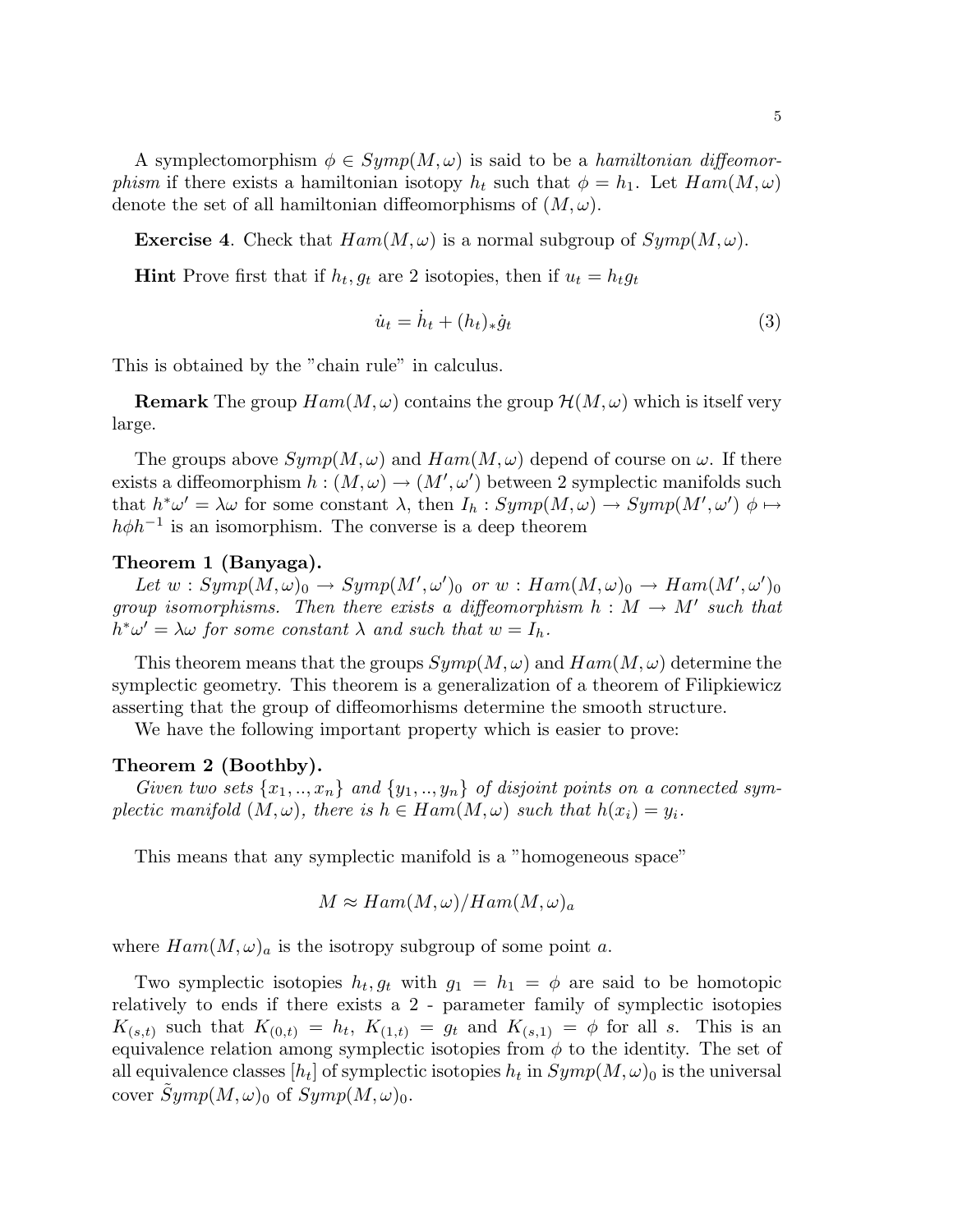For any symplectic isotopy  $(\phi_t)$ , we consider the 1-form

$$
\Sigma(\phi_t) = \int_0^1 i(\dot{\phi}_t) \omega dt \tag{4}
$$

**Exercise 5** Show that if two symplectic isotopies  $h_t, g_t$  are homotopic relatively to ends, then

$$
\Sigma(h_t) - \Sigma(g_t) = d\theta_t
$$

for some 1-form  $\theta_t$ .

This means that we get a well defined map  $[h_t] \mapsto [\Sigma(h_t)] \in H^1(M, \mathbb{R})$  from the univeral covering of  $Symp(M, \omega)$  into the first de Rham cohomology group of M.

Denote the map above by :

$$
\tilde{S}:Symp\tilde{p}(M,\omega \to H^1(M,\mathbb{R}))
$$

**Exercise 5** Show that  $\tilde{S}$  is a surjective homomorphism. Hint : Use exercise 3.

The group

$$
\Gamma = \tilde{S}(\pi_1(Symp(M,\omega)_0)))\tag{5}
$$

is called the the flux group.

We get an induced surjective homomorphism

 $S:Symp(M,\omega)_0\rightarrow H^1(M,\mathbb{R})/\Gamma$ 

### Remarks

1. The groups  $\mathcal{H}(M,\omega)$  and  $Ham(M,\omega)$  are contained in the kernel of S.

2. Suppose  $h \in Symp(M, \omega)_0$  can be written as  $h = h_1...h_N$  where each  $h_i$  has compact support in contractible open set, then  $S(h) = 0$ . Let  $\mathcal{H}_0(M, \omega)$  be the group generated by symplectomorphisms with compact supports in contractible open sets. Then  $\mathcal{H}_0(M,\omega) \subset Ker S$ .

We have the following deep results

## Theorem 3 (Ono).

The flux group  $\Gamma$  is discret, i.e.  $Ham(M, \omega)$  is a closed subgroup of  $Symp(M, \omega)_0$ with the  $C^{\infty}$  topology.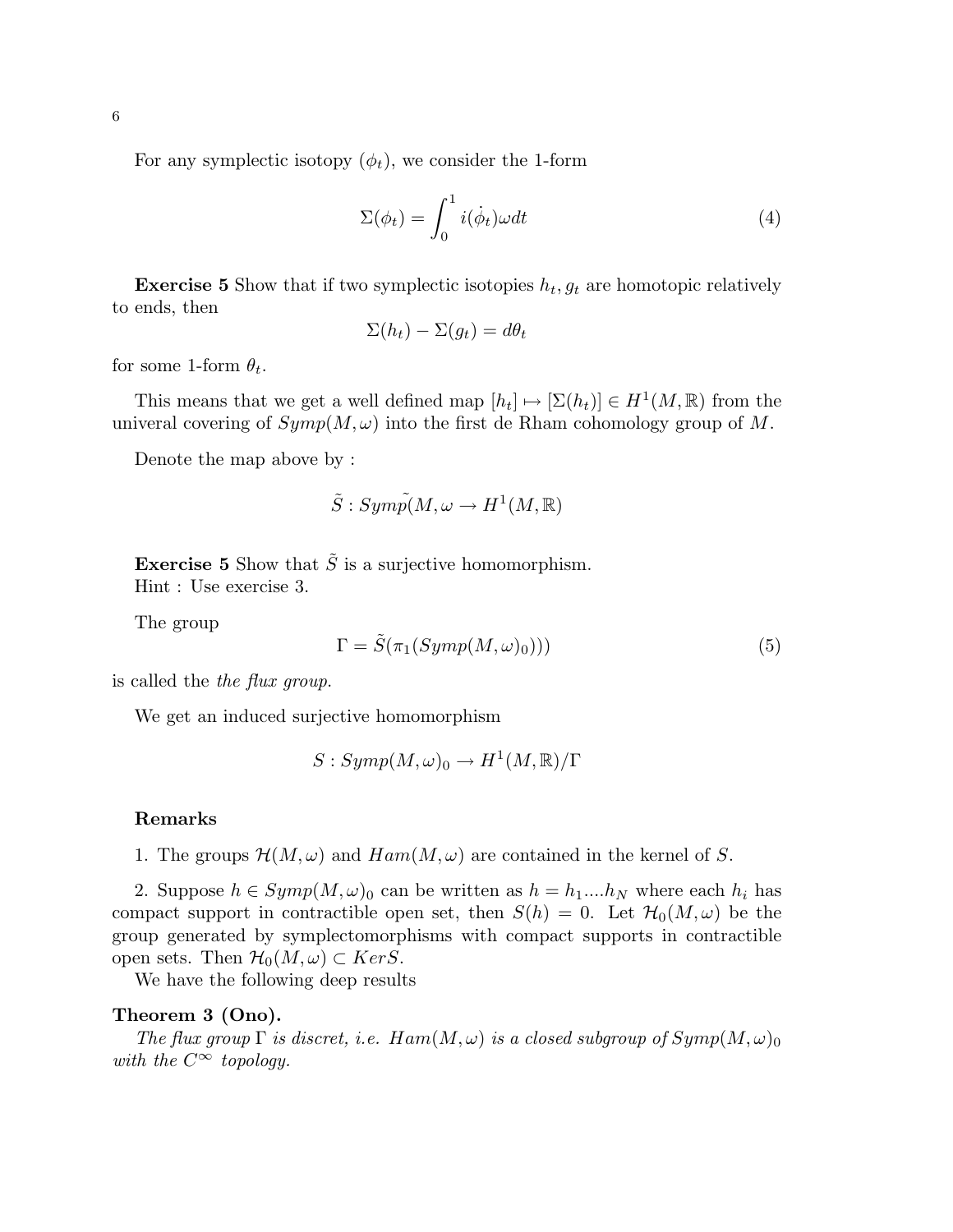## Theorem 4 (Banyaga).

Let  $(M, \omega)$  be a connected symplectic manifold,

1)  $Ham(M, \omega) = KerS$ 

2) If M is compact,  $Ham(M, \omega) = Ker S = [Symp(M, \omega)_0 Symp(M, \omega)_0]$  is a simple group

Here we denoted by  $[G, G]$  the commutator subgroup of a group G.

## Corollary

Let  $(M, \omega)$  be a compact symplectic manifold. Then

$$
\mathcal{H}(M,\omega) = \mathcal{H}_0(M,\omega) = Ham(M,\omega) = KerS
$$

This theorem implies that there is no non-trivial homomorphism from  $Ham(M, \omega)$ into any abelian group.

## 3. The local structure

A submanifold L of a symplectic manifold  $(M, \omega)$  is called a *lagrangian* submanifold if  $i^*\omega = 0$  where  $i: L \to M$  is the inclusion.

**Exercise 6** Show that the graph of a 1-form  $\alpha$  on N into  $T^*N$  is a lagrangian submanifold iff  $\alpha$  is closed.

Hint : Use exercise 2.

**Exercise** 7 Let  $h : M \to M$  be a symplectomorphism of  $(M, \omega)$  show that its graph in  $M \times M$ ,  $\omega \ominus \omega$ ) is a lagrangian submanifold.

**Exercise 8.** Let  $\mathcal{L}_{\omega}(M)$  be the set of symplectic vector fields, i.e. vector fields X such that  $i(X)$  is a closed form. Show that  $\mathcal{L}_{\omega}(M)$  is a Lie algebra. Show that the map :  $s : \mathcal{L}_{\omega}(M) \to H^1(M, \mathbb{R}), X \mapsto [i(X)\omega]$  is a surjective Lie algebra homomorphism and its kernel is the derived Lie algebra  $[\mathcal{L}_{\omega}(M)\mathcal{L}_{\omega}(M)]$ , (generated by commutators).

*Local structure* The diagonal  $\Delta \subset (M \times M, \omega \oplus \omega)$  is a lagrangian submanifold ( the graph of the identity). A theorem of Kostant-Sternberg-Weinstein says that there exists a diffeomorphism k from a neigborhood  $\mathcal{U}(\Delta)$  of  $\Delta$  in  $M \times M$  onto  $T^*(\Delta) \approx T^*(M)$  such that  $k_{\vert \Delta \approx M}$  is the identity and  $k^* \omega_M = \omega \oplus \omega$ .

If h is a symplectomorphism  $C^1$  close enough to the identity, and its graph  $\Gamma(h)$ fits inside the neigborhood  $\mathcal{U}(t)$ , then  $k(\Gamma(h))$  is a lagrangian submanifold of  $T^*(M)$ , which is  $C^1$  close to the diagonal ; it is then the grapg of a 1-form  $W(h)$ . This form is closed. The correspondance  $h \mapsto W(h)$  is a smooth chart of a neigborhood of the identity in  $Symp(M, \omega)_0$ , called the Weinstein chart.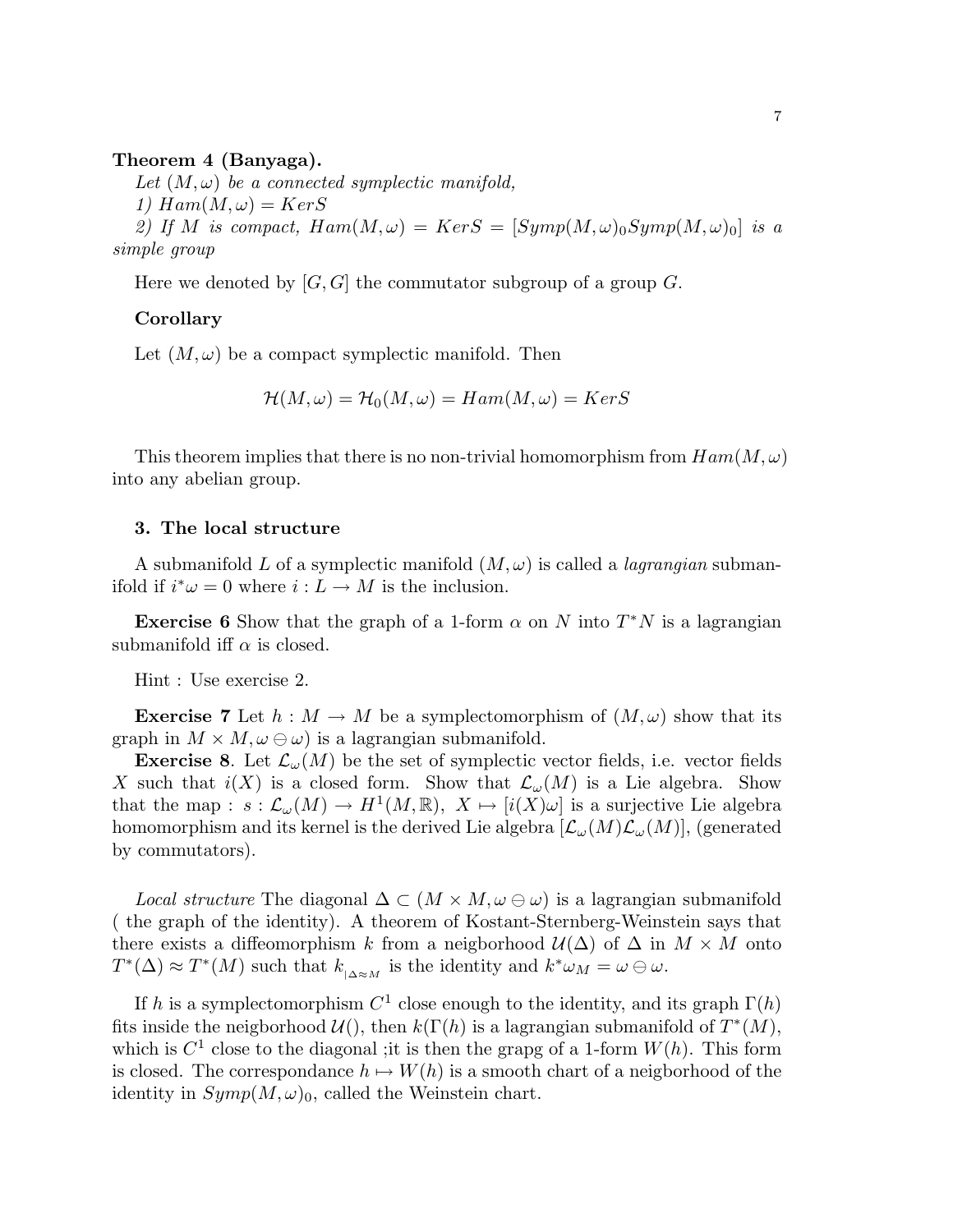The existence of this chart implies that  $Symp(M,\omega)_0$  is smoothly locally contractible, and locally connected by smooth arcs. It is clear that the Weinstein chart takes a small neigborhood of the identity in  $Ham(M, \omega)$  to the space  $B^1(M)$  of exact 1-forms.

# Theorem 5 (Weinstein).

 $A \, C<sup>1</sup>$  small hamiltonian diffeomorphism h on compact manifold has as many fixed points as can have a smooth function of a compact manifold.

### Proof.

Indeed the zeros of the Weinstein form  $W(h)$  correspond to the intersection of the graph of h with the diagonal, i.e correspond to fixed points of  $h$ . But since  $W(h) = df$ , these zero are the critical points of f.

### Arnold Conjecture

Theorem 4 is a particular case of a general conjecture made by Arnold in the 60's. It says that if h is a hamiltonian diffeomorphism of a compact symplectic manifold  $(M, \omega)$  such that its graph  $\Gamma(h)$  intersects the diagonal transversally, then the number of its fixed points is no smaller than the number of critical points a smooth function is allowed to have.

Another formulation is that the number of fixed points is bounded from below by the sum of the Betti numbers of M.

This conjecture is solved nowaday. It has been a driving force which led to tremendous developpement in "Symplectic Topology".

One first observe that the set of fixed points of a hamiltonian diffeomorphisms are in 1-1 correspondance with critical points of a functional " the ıaction-functional " on the infinite dimensional space " of contractible loops on  $M$ . Floer homology is the homology whoee chains are generated by these critical points. The main result is that Floer Homology is isomorphic to the singular homology. The Arnold conjecture then follows.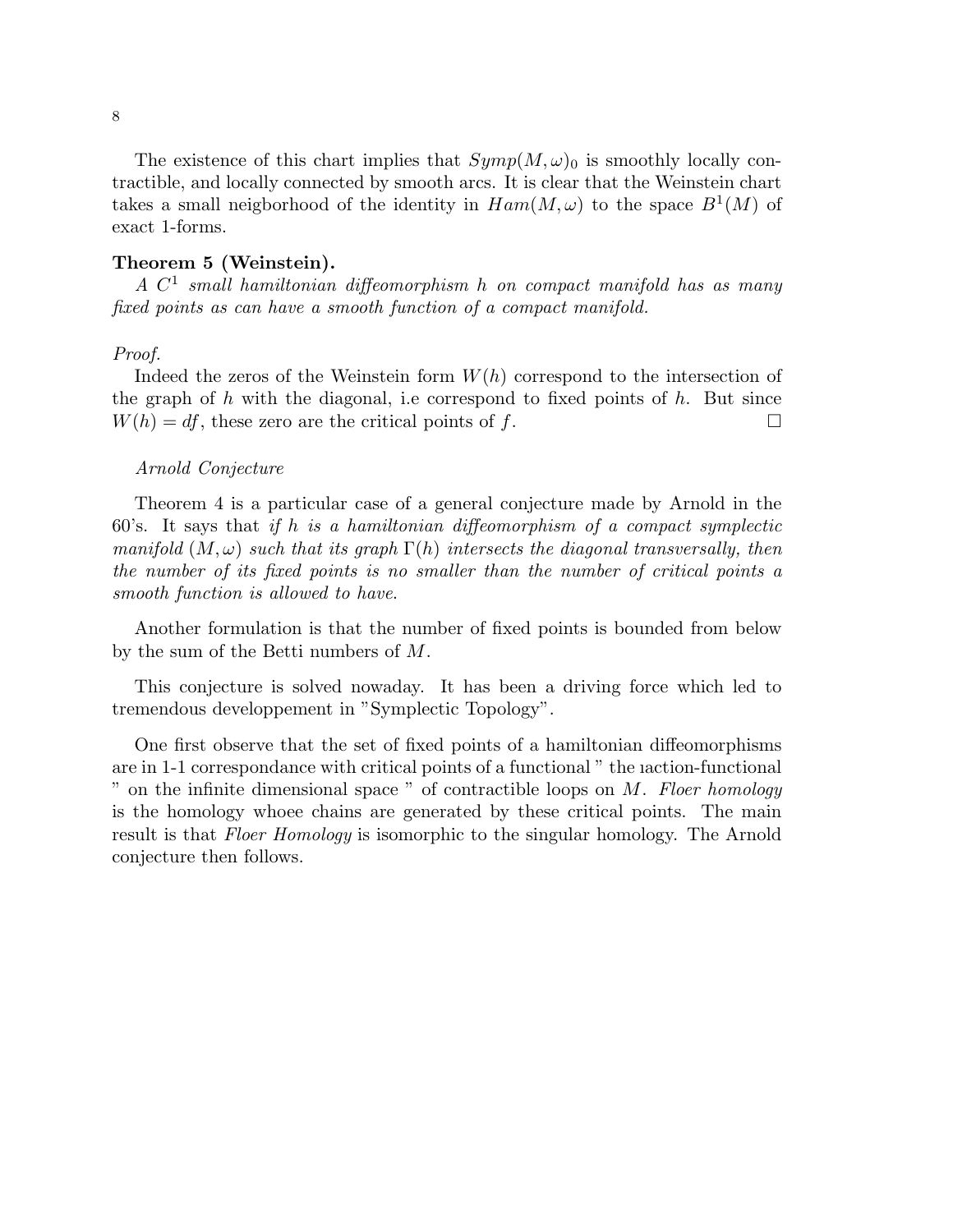### 4. Entering Symplectic Topology

## 4.1 Symplectic capacities

Let  $(M, \omega)$  be a 2n dimensional symplectic manifold. It is obvious that any symplectomorphism h preserve the Liouville volume  $\Omega = \omega^n$ . Symplectic Topology emerged from the search of invariants which distinguish "volume preserving properties" from symplectic properties of symplectic manifolds of dimension  $2n \geq 4$ .

Darboux' theorem says that near every point in  $(M, \omega)$ , there is a local diffeomorphism of a small ball of radius r, centered at the origin  $B(0,r)$  in  $\mathbb{R}^{2n}$  such that  $\phi^*(\omega_0) = \omega_0 \phi^{-1}(B(0,r))$  where  $\omega_0 = \text{sum} dx_i \wedge dy_i$ .

Let us look at the largest ball that can be embedded in  $M$ ., i.e. we define:

$$
D(M,\omega) = \sup\{\pi r^2\}
$$

where r runs over all the radii of balls  $B(0, r)$  that can be embedded symplectically in  $(M, \omega)$ .

This is a symplectic invariant called the Gromov width. , or the Gromov capacity.

**Definition** Let  $c : \mathcal{S}(2n)$  be the class of all 2n dimensional symplectic manifolds. A capacity is a map  $c : \mathcal{S}(2n) \to \mathbb{R} \cup \infty$  such that

(1)  $c(M, \omega) \leq c(N, \tau)$  if there exists a symplectic emdebbing  $\phi : (M, \omega) \to (N, \tau)$ . ( monotonicity)

(2)  $c(M, \alpha\omega) = |\alpha|c(M, \omega)$  for all non-zero number  $\alpha$ . (conformality)

(3)  $c(B(0, 1), \omega_0) = c(Z(1), \omega_0) = \pi$ where  $Z(r) = \{x_1, ..., x_n, y_1, ... y_n | x_1^2 + y_1^2 \leq r^2\}$ 

If n= 1, then  $c(M, \omega) = |\int_M \omega|$  is a capacity. If  $n \ge 1$ , the condition (3) excludes this example.

## Theorem 6 (Gromov).

The Gromov width is a symplectic capacity.

Gromov used this fact to get the famous

# Non sqeezing theorem (Gromov).

If there is a symplectic embedding from  $Z(r) \subset \mathbb{R}^{2n} \to \mathbb{R}^{2n}$  into the ball  $B(0, R)$ , then  $r \leq R$ .

This theorem has been populalized as " the Gromov camel".

# Proof.

Immediate from the existence of symplectic capacities.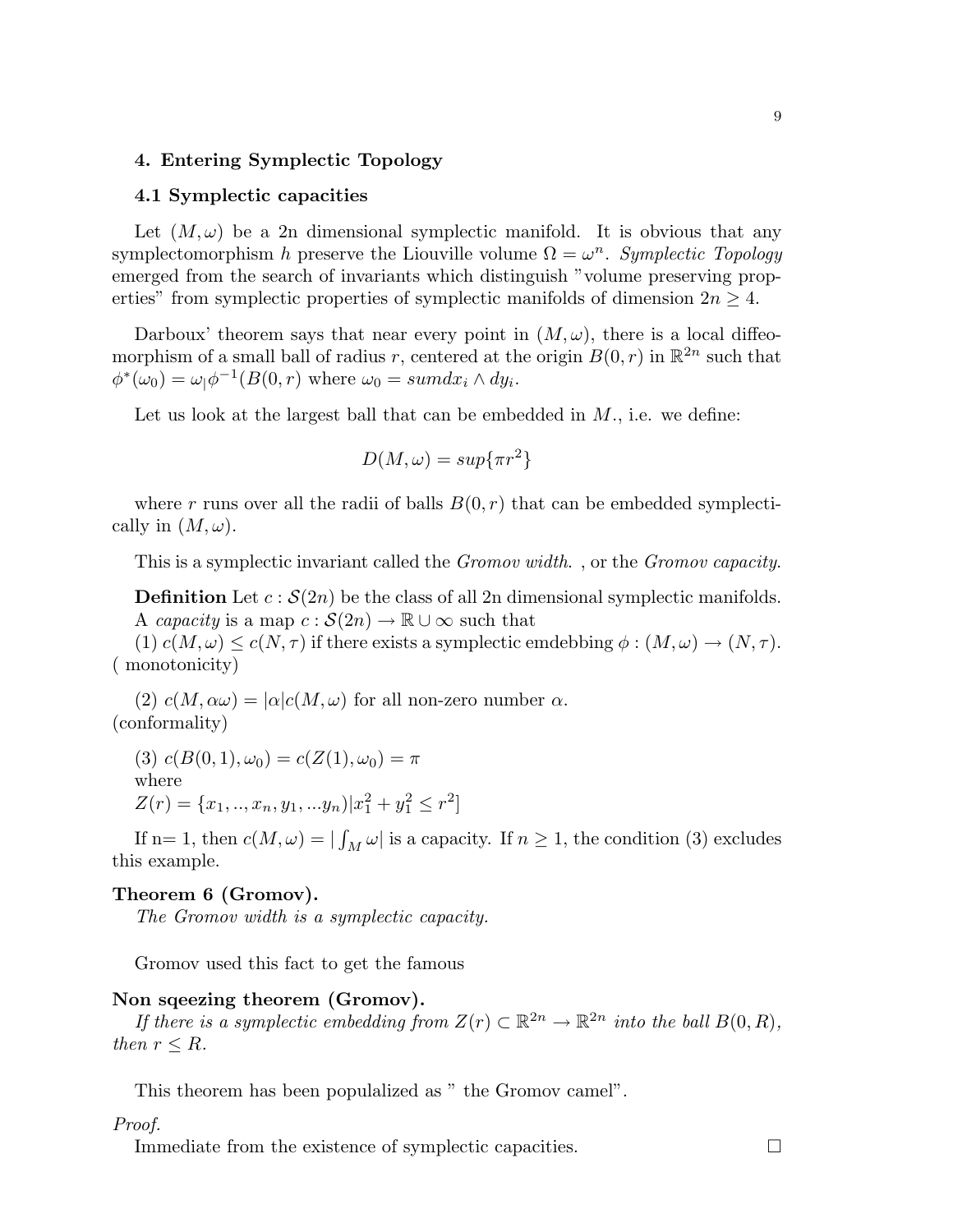#### 4.2 The Hofer metric

For  $\phi \in Ham(M, \omega)$ , choose a hamiltonian isotopy  $\Phi = (\phi_t)$  from  $\phi$  to the identity.

Hofer defined the length of this isotopy

$$
l_H(\Phi) = \int_0^1 osc(F_t)dt
$$
\n(8)

where  $i(\dot{\phi}_t) = dF_t$  and  $osc(H) = maxH(x) - minH(x)$ .

Exercise 10 The length functin satisfies :

\n- (i) 
$$
l_H(\Phi) \geq 0
$$
\n- (ii)  $l_H(\phi, \phi') \leq l_H(\Phi) + l_H(\Phi')$
\n- (iii)  $l_H(\Phi) = l_H(\Phi^{-1})$
\n- (iv)  $l_H(h.\Phi.h^{-1}) = l_H(\Phi)$  for all sympectomorphism  $h$ .
\n

Here  $\Phi \cdot \Phi' = (\phi_t \phi'_t).$ 

Consider

$$
\nu(\phi) = \inf(l_H(\Phi))
$$
\n(9)

where the infimum is taken over all hamiltoinan isotopies from  $\phi$  to the identity.

#### Theorem 8 (Hofer, Viterbo, Polterowich, Lalonde-McDuff).

The function  $e(\phi)$  is a bi-invariant metric on  $Ham(M, \omega)$ , i.e. The following are satisfied

(i)  $\nu(\phi) \geq 0$  and (i')  $\nu(\phi) = 0$  implies that  $\phi = id_M$ (*ii*)  $\nu(\phi) = \nu(\phi^{-1})$ (iii)  $\nu(\phi) \leq \nu(\phi) + \nu(\psi)$ (iv)  $\nu(h\phi.h^{-1}) = \nu(\phi)$ 

Therefore the function on  $Ham(M, \omega)$ 

$$
d(\phi, \psi) = \nu(\phi \cdot \psi^{-1})
$$
\n(10)

is a bi-invariant distance on  $Ham(M, \omega)$ . We call  $\nu(\phi) = ||\phi||$  the Hofer norm of  $\phi$ and  $d(\phi, \psi)$  the Hofer distance from  $\phi$  to  $\psi$ .

Hofer geometry is the geometry of  $Ham(M, \omega)$  equipped with the Hofer metric, and *Hofer topology* is the topology induced by the Hofer distance. This geometry and topology are not well understood.

In theorem 8, propery (i') is very difficult to prove. We give below the main arguments. The other properties come straight form exercise 10.